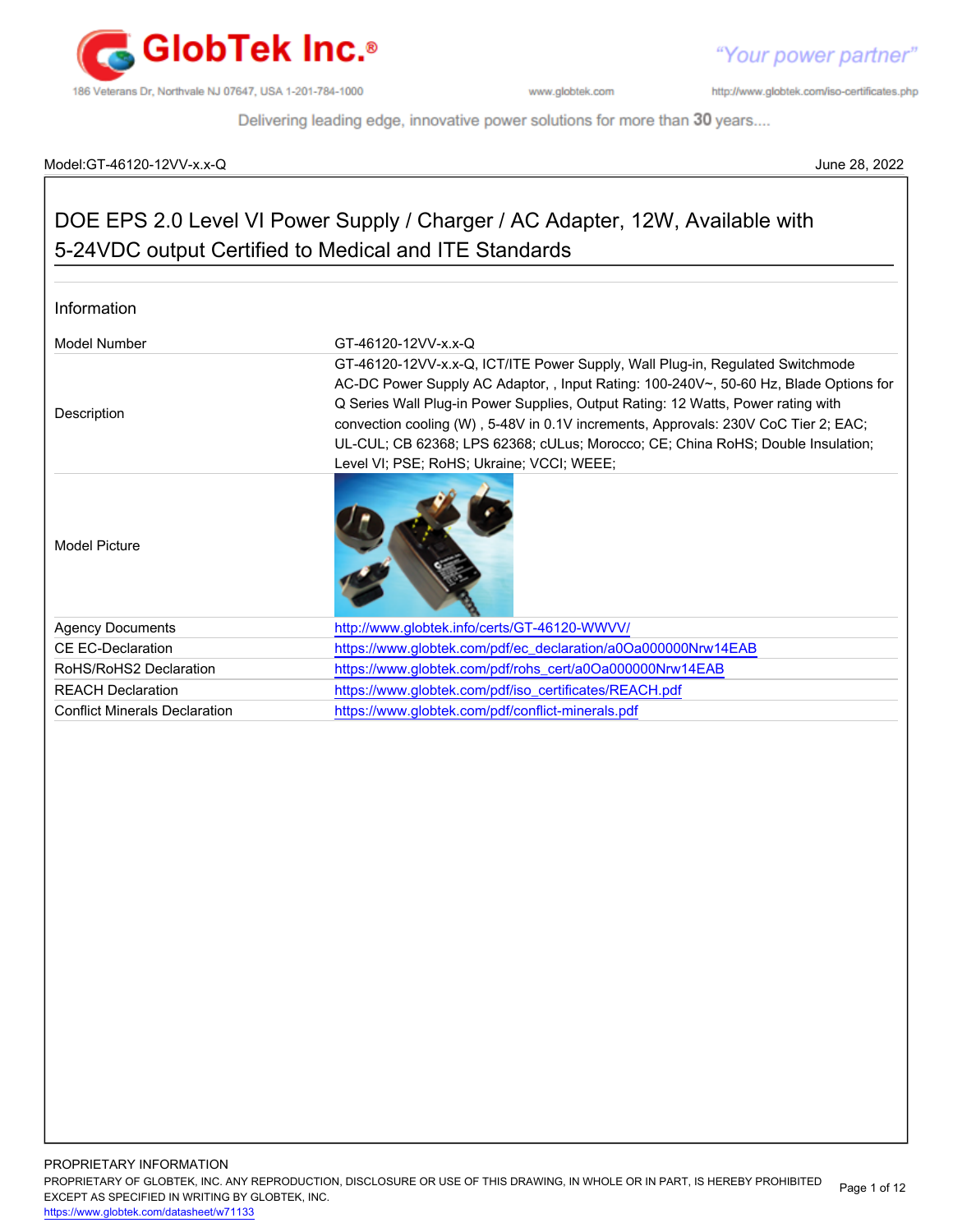

http://www.globtek.com/iso-certificates.php

Delivering leading edge, innovative power solutions for more than 30 years....

## Model:GT-46120-12VV-x.x-Q June 28, 2022

| <b>MODEL PARAMETERS</b> |                                                                     |  |  |  |
|-------------------------|---------------------------------------------------------------------|--|--|--|
| Type                    | Wall Plug-in                                                        |  |  |  |
| Technology              | Regulated Switchmode AC-DC Power Supply AC Adaptor                  |  |  |  |
| Category                | <b>ICT/ITE Power Supply</b>                                         |  |  |  |
| Input Voltage           | 100-240V~, 50-60 Hz                                                 |  |  |  |
| $I/P$ Amps $(A)$        | 0.6A                                                                |  |  |  |
| Wattage (W)             | 12.0                                                                |  |  |  |
| Vout Range (V)          | $5-48$                                                              |  |  |  |
| <b>Efficiency Level</b> | USA DOE Level VI / Eco-design Directive 2009/125/EC, (EU) 2019/1782 |  |  |  |
| Ingress Protection      | <b>IP52</b>                                                         |  |  |  |
| Size (mm)               | 64.0*40.5*31.5                                                      |  |  |  |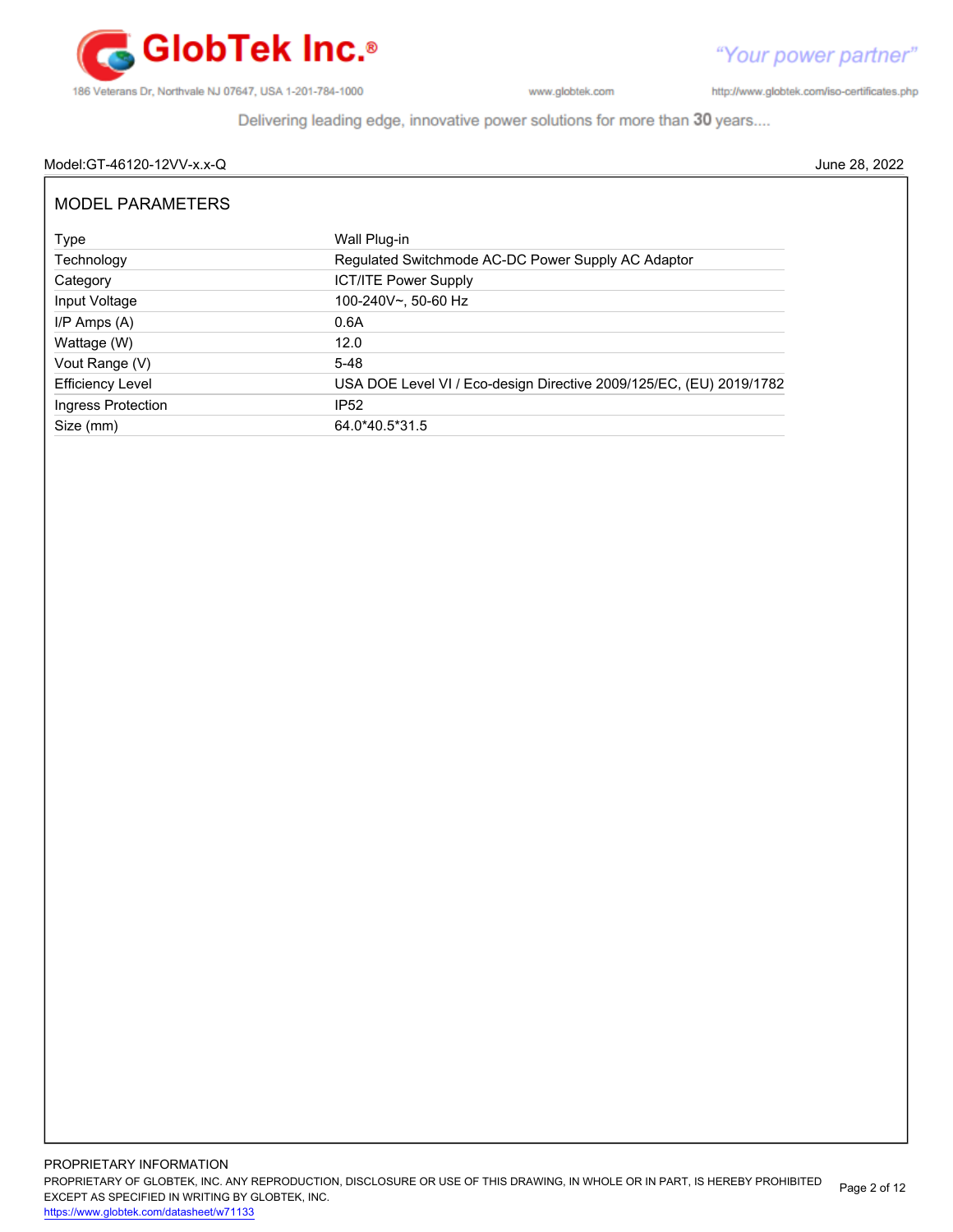

http://www.globtek.com/iso-certificates.php

"Your power partner"

Delivering leading edge, innovative power solutions for more than 30 years....

# Model:GT-46120-12VV-x.x-Q June 28, 2022



PROPRIETARY OF GLOBTEK, INC. ANY REPRODUCTION, DISCLOSURE OR USE OF THIS DRAWING, IN WHOLE OR IN PART, IS HEREBY PROHIBITED EXCEPT AS SPECIFIED IN WRITING BY GLOBTEK, INC. Page 3 of 12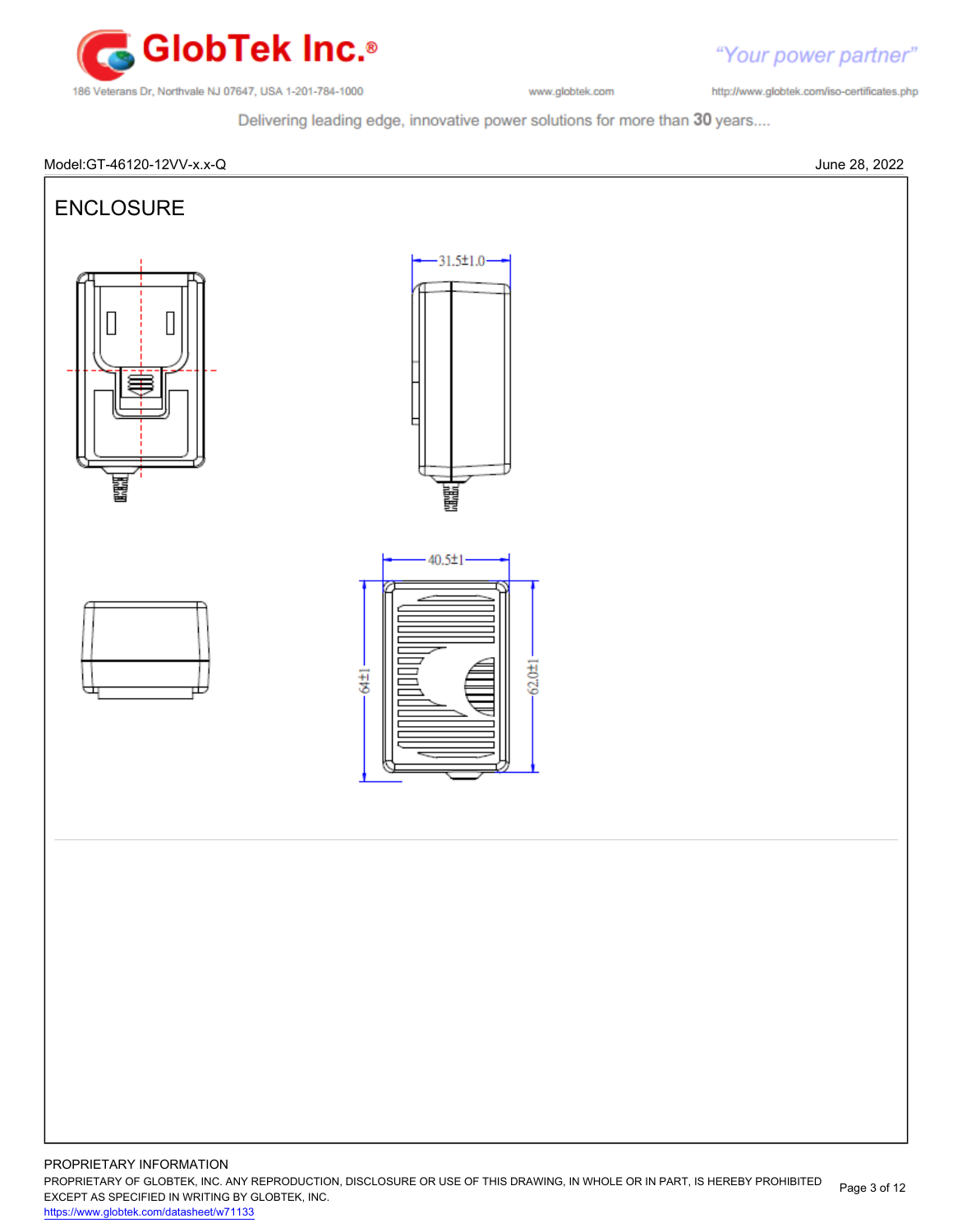

http://www.globtek.com/iso-certificates.php

"Your power partner"

Delivering leading edge, innovative power solutions for more than 30 years....

## Model:GT-46120-12VV-x.x-Q June 28, 2022

# RATING TABLE

| Model Number       | Voltage | Amps(A)        | Watts(W) | <b>RFQ</b> |
|--------------------|---------|----------------|----------|------------|
| GT-46120-1005      | 5 V     | $\overline{2}$ | 10.00    | REQ        |
| GT-46120-1206-0.05 | 5.95 V  | $\overline{2}$ | 11.90    | RFA        |
| GT-46120-1212-4.5  | 7.5 V   | 1.33           | 9.98     | RFA        |
| GT-46120-1212-3.0  | 9 V     | 1.33           | 11.97    | REQ        |
| GT-46120-1212      | 12 V    | 1              | 12.00    | <b>RFQ</b> |
| GT-46120-1224-9.0  | 15 V    | 0.8            | 12.00    | <b>RFQ</b> |
| GT-46120-1215      | 15 V    | 0.8            | 12.00    | REQ        |
| GT-46120-1224-4.0  | 20 V    | 0.6            | 12.00    | <b>RFQ</b> |
| GT-46120-1224      | 24 V    | 0.5            | 12.00    | <b>RFQ</b> |
| GT-46120-1248      | 48 V    | 0.25           | 12.00    | <b>RFQ</b> |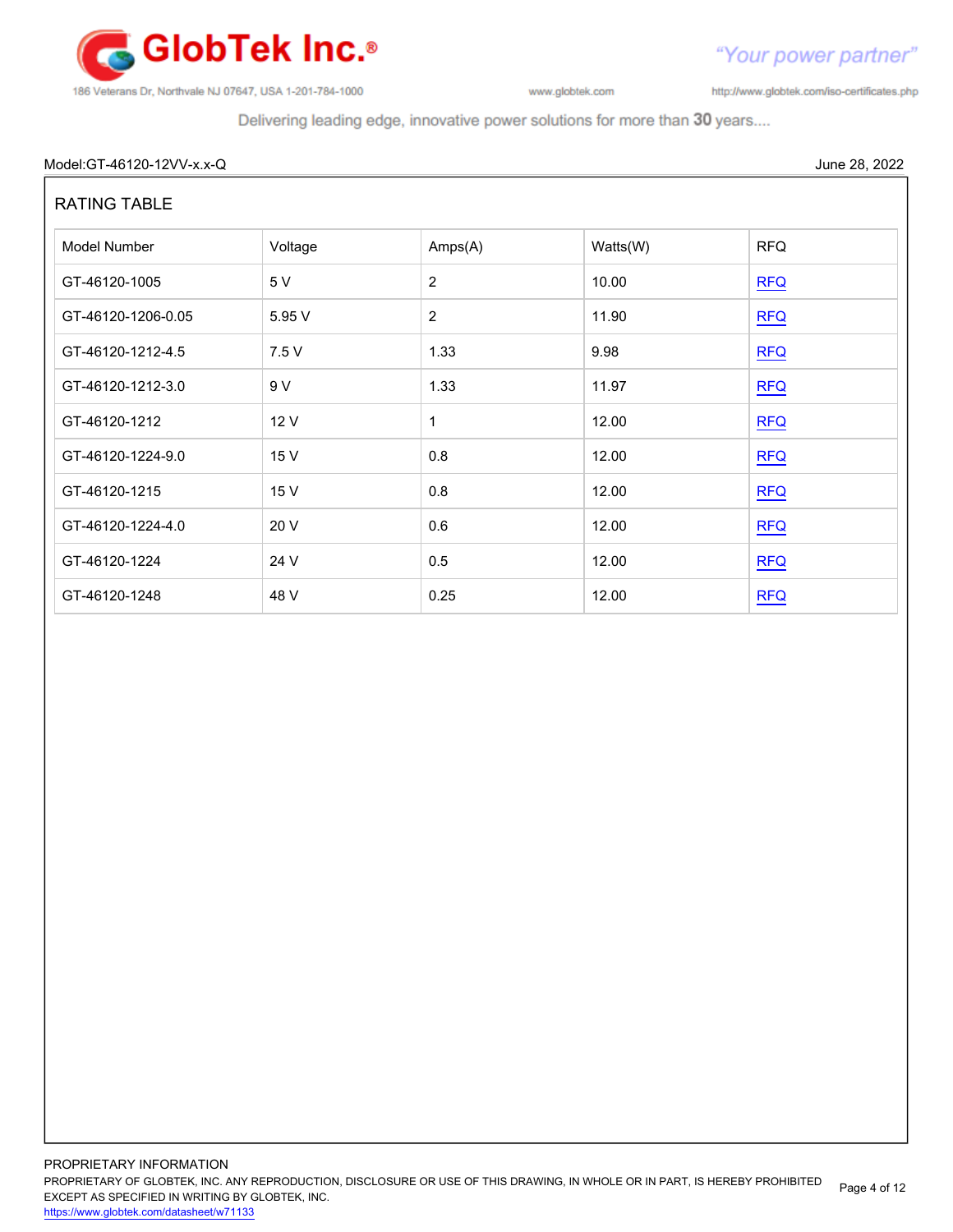

http://www.globtek.com/iso-certificates.php

Delivering leading edge, innovative power solutions for more than 30 years....

Model:GT-46120-12VV-x.x-Q June 28, 2022 SPECIFICATIONS A) ELECTRICAL SPECIFICATIONS: 01. Input Voltage: Specified 90-264 Vac, Nameplate rated: 100-240Vac 02. Input Frequency: Specified 47-63 Hz, Nameplate rated 50-60Hz 03. Output Regulation: +/- 5% measured at the output connector 04. Line Voltage Regulation: +/- 1% typical measured at the output connector 05. Average Efficiency: 82.96% Min (CEC & DOE LEVEL VI Compliant); 83.26% Min (ErP European Commission's Ecodesign Directive (2005/32/EC) / CoC Tier 2 Compliant) 06. Input Power(no load): <0.1W (CEC &DOE Level VI Compliant); <0.075W ErP European Commission's Ecodesign Directive (2005/32/EC) / CoC Tier 2 Compliant) 07. Output Ripple (Vp-p): +/-1% or 150 mV whichever is greater, measured at 20 MHz bandwidth with 0.1 uf ceramic capacitor in parallel with 10 uf electrolytic capacitor connected at the end of the output connector at nominal line 08. Turn-ON/OFF Overshoot: 5% maximum, 1 mS typical recovery time for 25% step load 09. Turn-ON Delay: 1 Sec,typical 10. Hold-Up Time: 8 mS typical at nominal input voltage and full load 11. Inrush Current: 30A typical at 115VAC input ; 60A typical at 230VAC input 12. Switching Frequency: 65 KHz typical B) PROTECTION 01. Over-Voltage: Protected Zener clamp across the output 02. Short Circuit: Protected unit will auto recover upon removal of fault 03. Input Protection: Input line fusing C) SAFETY 01. Dielectric Withstand Voltage: 4242Vdc from primary to secondary 02. Touch Current: <0.25mA @ 240Vac input voltage D) EMC 01. Emissions, per EN 55032, EN 61000-6-3, EN 61000-6-4 Conducted Emissions: Class B, FCC Part 15, Class B Radiated Emissions: Class B, FCC Part 15, Class B 02. Line Frequency Harmonics EN61000-3-2, Class A 03. Voltage Fluctuations/Flicker EN61000-3-3 04. Immunity, per EN 55024, EN 61000-6-1, EN 61000-6-2 Static Discharge Immunity EN61000-4-2, 4kV Contact Discharge, 8kV air discharge Radiated RF Immunity EN61000-4-3, 3V/m 80-1000MHz, 80% 1KHz AM. EFT/Burst Immunity EN61000-4-4, 1kV/100kHz. Line Surge Immunity EN61000-4-5, 1kV differential, 2kV common-mode Conducted RF Immunity EN61000-4-6, 3Vrms, 80% 1KHz AM Power Frequency Magnetic Field Immunity EN61000-4-8, 1A/m Voltage Dip Immunity EN61000-4-11, Criteria E) OTHER: 01. MTBF: 200,000 Hours @ 25°C ambient temperature 02. Operating Temperature: 0°C to 40°C ambient temperature

#### PROPRIETARY INFORMATION

PROPRIETARY OF GLOBTEK, INC. ANY REPRODUCTION, DISCLOSURE OR USE OF THIS DRAWING, IN WHOLE OR IN PART, IS HEREBY PROHIBITED EXCEPT AS SPECIFIED IN WRITING BY GLOBTEK, INC. Page 5 of 12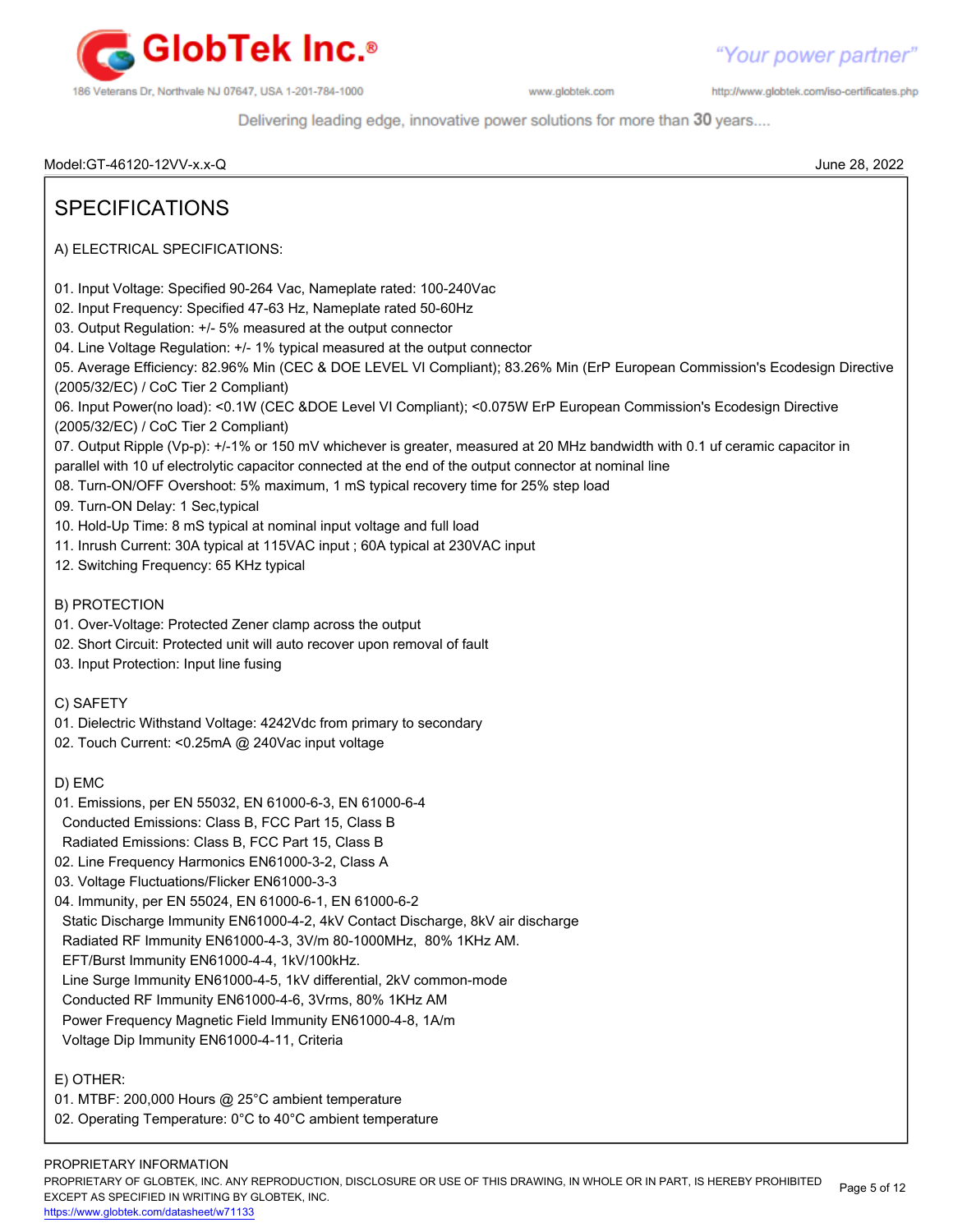

http://www.globtek.com/iso-certificates.php

Delivering leading edge, innovative power solutions for more than 30 years....

Model:GT-46120-12VV-x.x-Q June 28, 2022

03. Humidity: 0% to 90% relative humidity

- 04. Storage Temperature: -10°C to 80°C
- 05. Cooling: Convection

F) ENCLOSURE

01. Housing: High impact plastic, 94V0 polycarbonate, non-vented

02. Size: 64.0\*40.5\*31.5 +/-1.0 mm

03. Markings: Label and/or Pad Printed and/or Molded in the case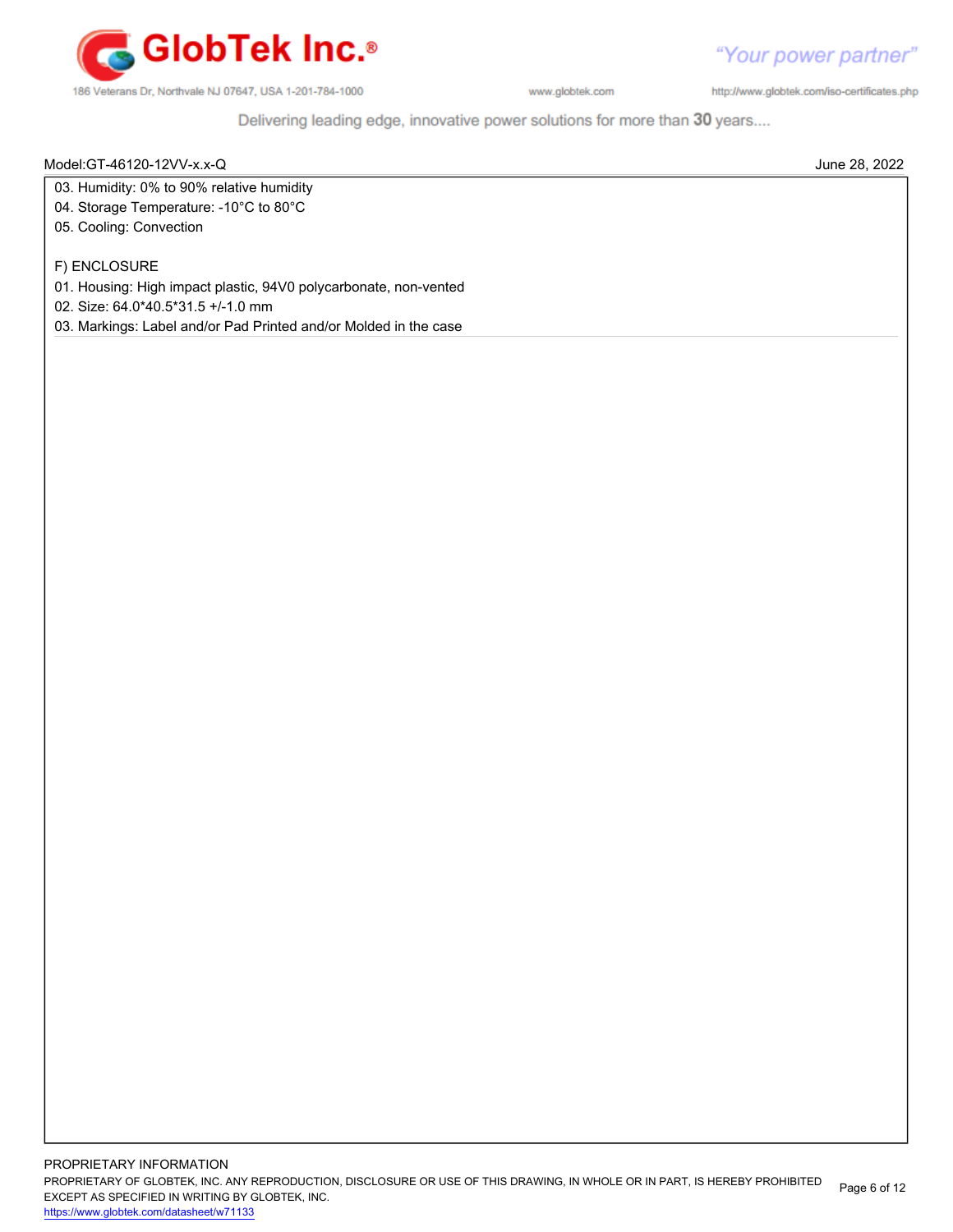

http://www.globtek.com/iso-certificates.php

Delivering leading edge, innovative power solutions for more than 30 years....

#### Model:GT-46120-12VV-x.x-Q June 28, 2022

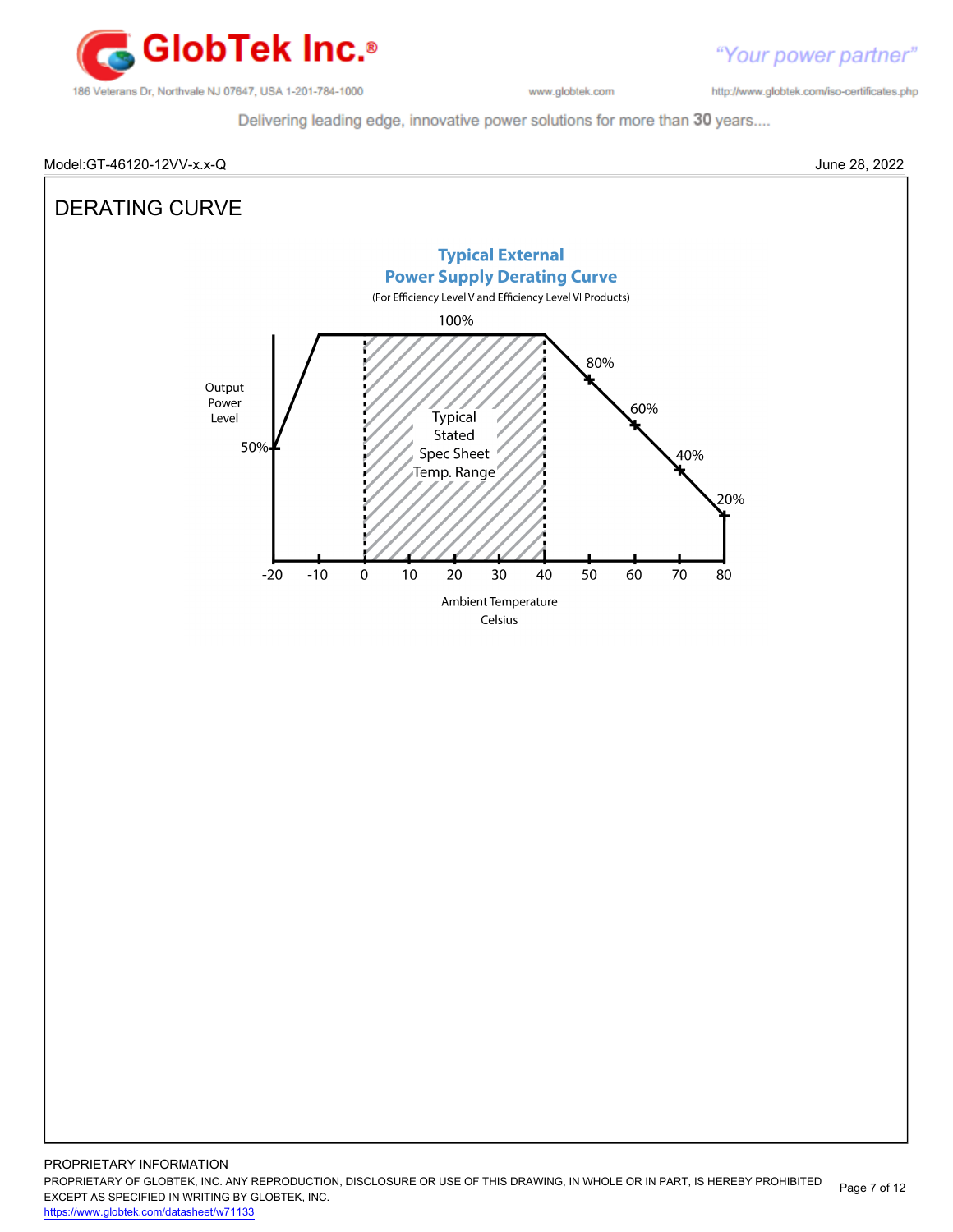

http://www.globtek.com/iso-certificates.php

Delivering leading edge, innovative power solutions for more than 30 years....

# Model:GT-46120-12VV-x.x-Q June 28, 2022 INPUT CONFIGURATION Description Blade Options for Q Series Wall Plug-in Power Supplies Data Sheet:<http://en.globtek.com/interchangeable-blades.php> Insertion Instructions: <http://www.globtek.com/pdf/Instructions-Interchangeable-Blades.pdf> Video: [Q-Blade Style Instruction Video](https://www.youtube.com/watch?v=t8KfppaP5_s&feature=youtu.be) 6 g  $10$

 $12$ 13

11

INPUT CONNECTOR: Q-Socket (below are available blades configurations which are "not included" (unless stated above); can be purchased separately, package with power supply or as a separate "Q-KIT" if specified

01. United States / Canada / Japan NEMA 1-15P/ IEC PLUG Type A [WORKS IN PLUG B] configuration: NA 2 blades, Class II; US/CA/JP P/N: Q-NA(R)

02. Australian AS 3112 configuration: SAA 2 blade/ IEC TYPE I, Class II; AU P/N: Q-SAA(R)

14

- 03. UK BS 1363 configuration: UK 3 blade with dummy Ground/ IEC TYPE G, Class II; GB P/N: Q-UK(R)
- 04. European CEE 7/16 configuration: Europlug 2 pins/ IEC TYPE C [WORKS IN TYPE E&F], Class II; EU P/N: Q-EU(R)
- 05. Korean KS C8305 configuration: 2 pins/SIMILAR TO IEC TYPE C, Class II; KR P/N: Q-KR(R)
- 06. Argentina IRAM 2073 configuration: 2 blades/SIMILAR TO IEC TYPE I; AR P/N: Class II Q-AR(R)
- 07. China GB 2099 configuration: 2 blades/SIMILAR TO TYPE A, Class II; CN P/N:Q-CN(R)
- 08. India IS 1293 6A/BS546 configuration: 5A, 3 pins with Dummy Ground, Class II/IEC TYPE D; IN P/N: Q-IN(R)
- 09. IEC60320/C18 Inlet, Class II; P/N: Q-C18(R)
- 10. Brazilian NBR6147 configuration: 2 pins, Class II;SIMILAR TO IEC TYPE C BR P/N: Q-BR(R)

11. South Africa SABS164-1 and India IS 1293, IS694, 16A type plug, 3 round prongs, Class II + dummy ground, IEC TYPE M P/N: Q-SANS164-1-16A(R)

12. South Africa SABS164-4, 3 round prongs with a notched prong @ 0º, Class II + dummy ground, IEC TYPE M Red, P/N:

Q-SANS164-4L-16A(R)

PROPRIETARY OF GLOBTEK, INC. ANY REPRODUCTION, DISCLOSURE OR USE OF THIS DRAWING, IN WHOLE OR IN PART, IS HEREBY PROHIBITED EXCEPT AS SPECIFIED IN WRITING BY GLOBTEK, INC. Page 8 of 12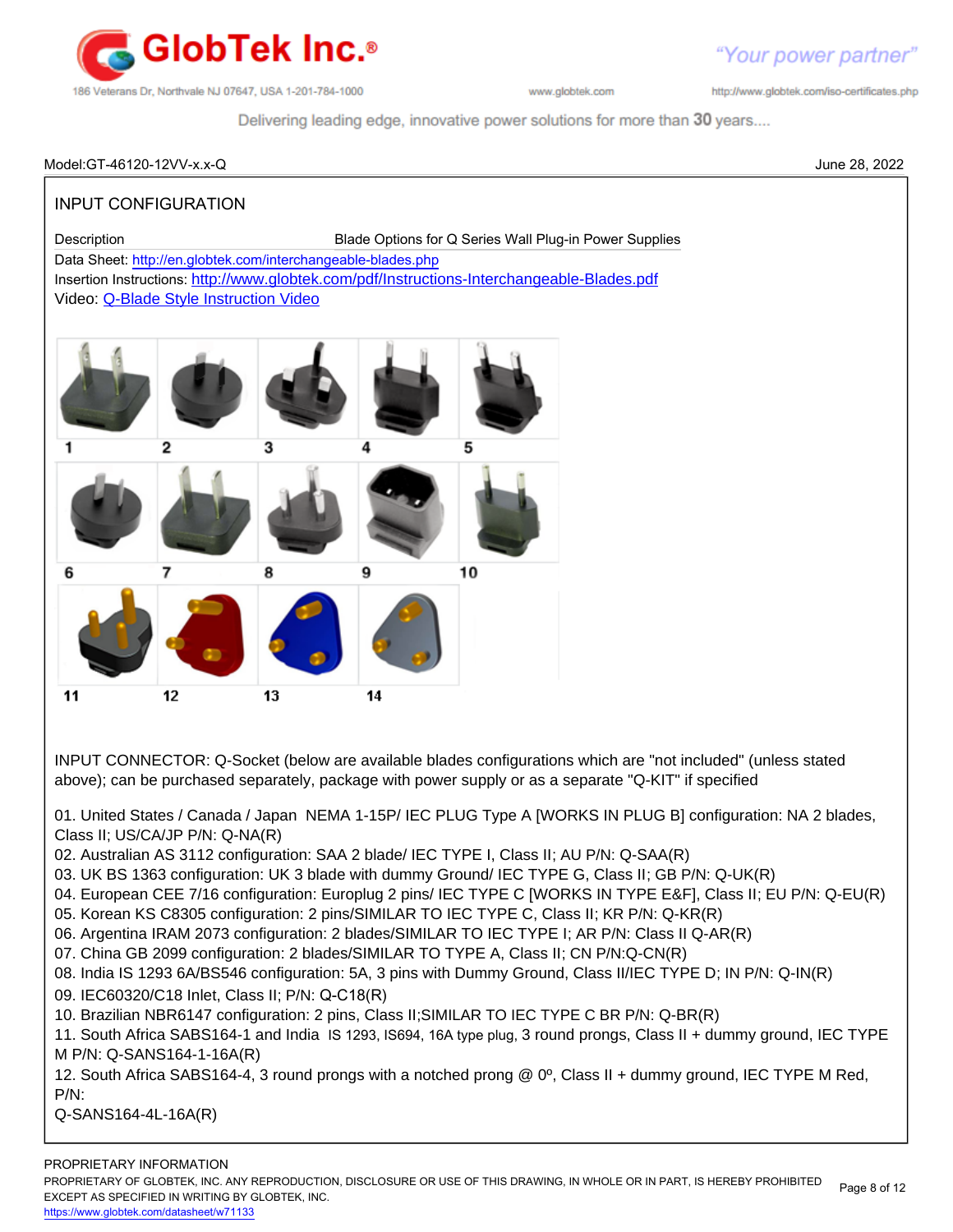

"Your power partner" http://www.globtek.com/iso-certificates.php

Delivering leading edge, innovative power solutions for more than 30 years....

| Model: GT-46120-12VV-x.x-Q                                                                                         | June 28, 2022 |
|--------------------------------------------------------------------------------------------------------------------|---------------|
| 13. South Africa SABS164-4, 3 round prongs with a notched prong @ -53°, Class II + dummy ground, Blue, IEC TYPE M, |               |
| $P/N$ :                                                                                                            |               |
| $Q-SANS164-4C-16A(R)$                                                                                              |               |
| 14. South Africa SABS164-4, 3 round prongs with a notched prong @ +53°, Class II + dummy ground, Black, IEC TYPE M |               |
| $P/N$ :                                                                                                            |               |
| $Q-SANS164-4R-16A(R)$                                                                                              |               |
|                                                                                                                    |               |
| Kits                                                                                                               |               |
| 01. Q-KIT: 1,2,3,4 above                                                                                           |               |
| 02. Q-KIT-INTL: 2,3,4 above                                                                                        |               |
| 03. Q-KIT-6: 1,2,3,4,5,6 above                                                                                     |               |
| 04. Q-KIT-7: 1,2,3,4,5,6,7 above                                                                                   |               |
| 05. Q-KIT-8: 1,2,3,4,5,6,7,8 above                                                                                 |               |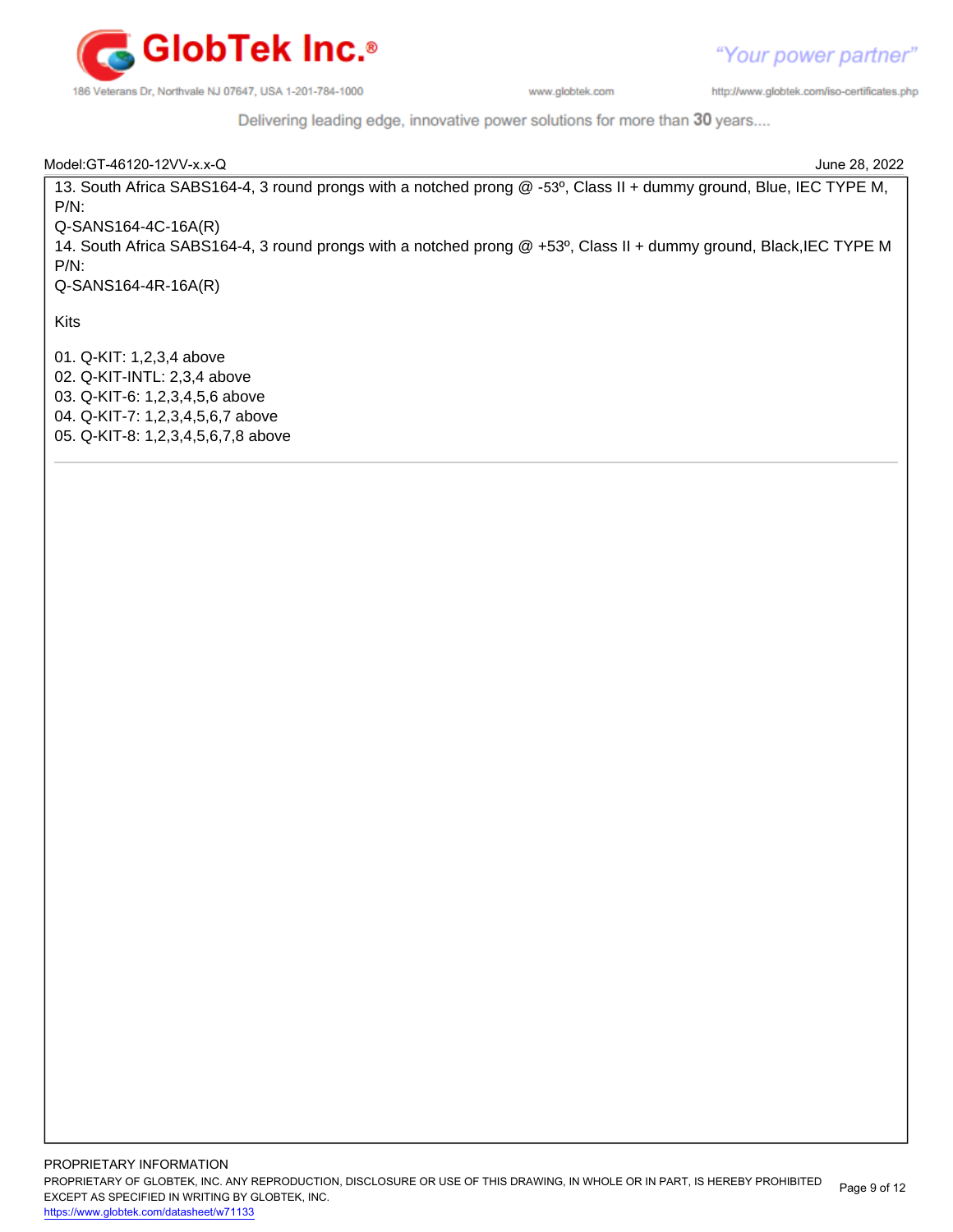

http://www.globtek.com/iso-certificates.php

Delivering leading edge, innovative power solutions for more than 30 years....

Model:GT-46120-12VV-x.x-Q June 28, 2022 OUTPUT CONFIGURATION Common output connector options: L Type (Coaxial 5.5x2.5mm plug) C Type (Coaxial 5.5x2.1mm plug) K Type (Coaxial 3.5x1.3mm plug) LL Type (5.5x2.5mm CL Type (5.5x2.1mm Locking 760k type) Locking S761k type) ML2 Type (Molex housing 43025-0200) YL3 Type (KPPX-3P) YL4 Type (KPPX-4P) EJ1/2/3/4/5 (EIAJ RC-5320A type connectors) MSB Type (Micro USB) USBC Type (USB Type (OOD Inquire for custom design

For a comprehensive list of options, [click here](https://en.globtek.com/globtek-output-cordsets/)

Contact GlobTek for your specific requirements or custom solutions.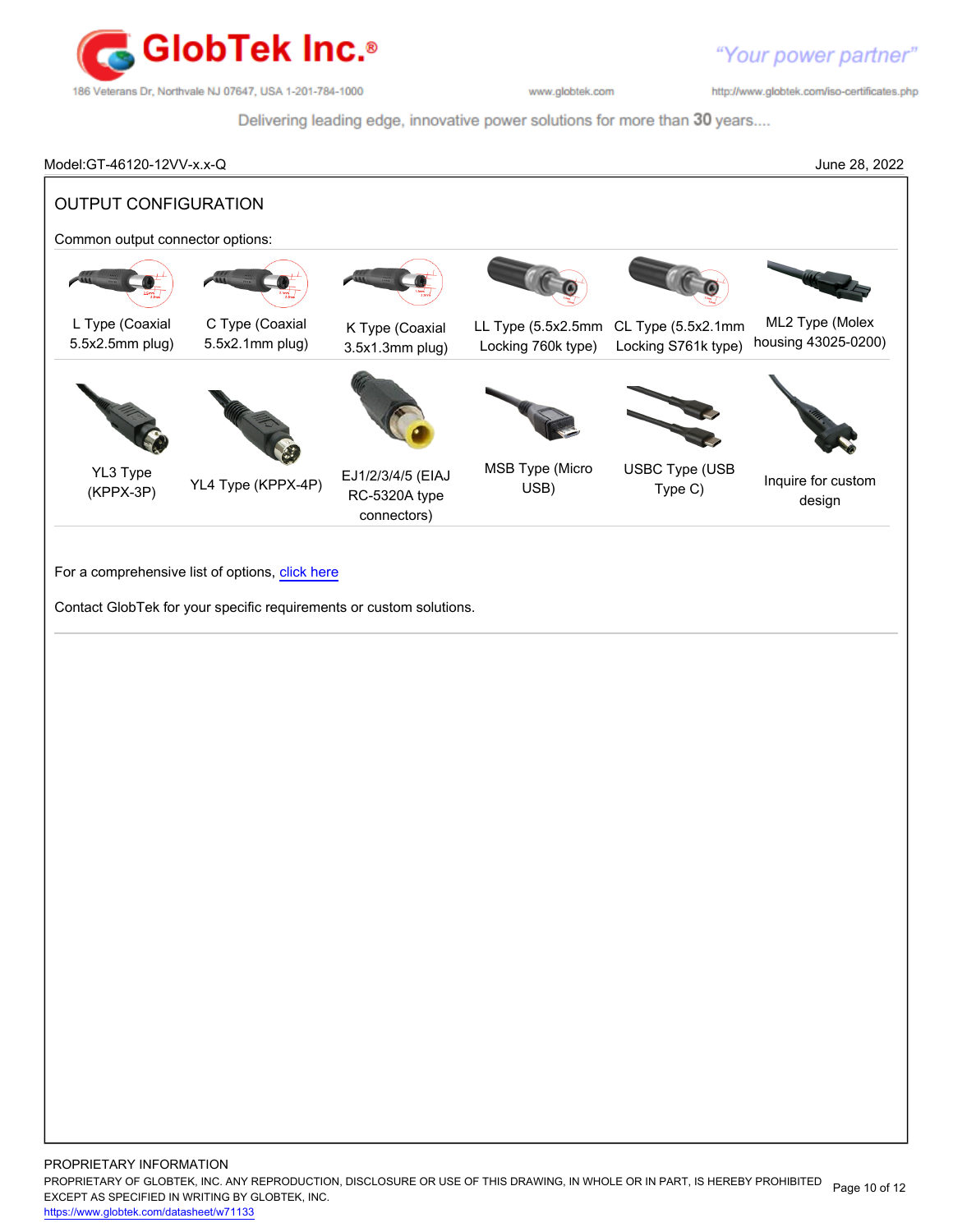

http://www.globtek.com/iso-certificates.php

"Your power partner"

Delivering leading edge, innovative power solutions for more than 30 years....

## Model:GT-46120-12VV-x.x-Q June 28, 2022

| Logo                                                                 | Description                                                                                                                                                                                                      |
|----------------------------------------------------------------------|------------------------------------------------------------------------------------------------------------------------------------------------------------------------------------------------------------------|
| No Logo Applicable                                                   | EU 230V CoC Tier 2, 278/2009, Mar 2014                                                                                                                                                                           |
| No Logo Applicable                                                   | CB for IEC 62368-1:2014 (Second Edition) + A11:2017                                                                                                                                                              |
| C€                                                                   | <b>CE</b> Certification                                                                                                                                                                                          |
|                                                                      | CHINA SJ/T 11364-2014, China RoHS Chart:<br>http://en.globtek.com/globtek-rohs.php                                                                                                                               |
| Conforms to UL STD, 62368-1<br>Certified to CSA STD C22.2 NO.62368-1 | Conforms to UL STD. 62368-1<br>Certified to CSA STD C22.2 NO.62368-1                                                                                                                                             |
|                                                                      |                                                                                                                                                                                                                  |
| FHI                                                                  | Declaration ДС № ЕАЭС N RU Д-US.KA01.B.10453_19 Custom Union of Russia,<br>Belarus and Kazakhstan<br>http://www.globtek.com/redirect/?loc=gost-certificate-eac-declaration                                       |
|                                                                      | Indoor Use Only - Mark is on the label or Molded in the case                                                                                                                                                     |
| EFFICIENCY LEVEL (VI                                                 | Efficiency: complies to section 301 of Energy Independence and Security Act<br>(EISA) complies with Energy Star tier 2 (North America), ECP tier 2 (China),<br>MEPS tier 2 (Australia), Code of Conduct (Europe) |
| <b>LPS</b>                                                           | Limited Power Source 62368                                                                                                                                                                                       |
| <b>6</b>                                                             | Morocco SDoC declaration<br>http://www.globtek.info/certs/Morocco%20SDoC%20Declaration/                                                                                                                          |

PROPRIETARY INFORMATION

PROPRIETARY OF GLOBTEK, INC. ANY REPRODUCTION, DISCLOSURE OR USE OF THIS DRAWING, IN WHOLE OR IN PART, IS HEREBY PROHIBITED Page 11 of 12<br>EXALER 10 OREGIEIER WILKENIG BY OLOREEK WO EXCEPT AS SPECIFIED IN WRITING BY GLOBTEK, INC.

<https://www.globtek.com/datasheet/w71133>